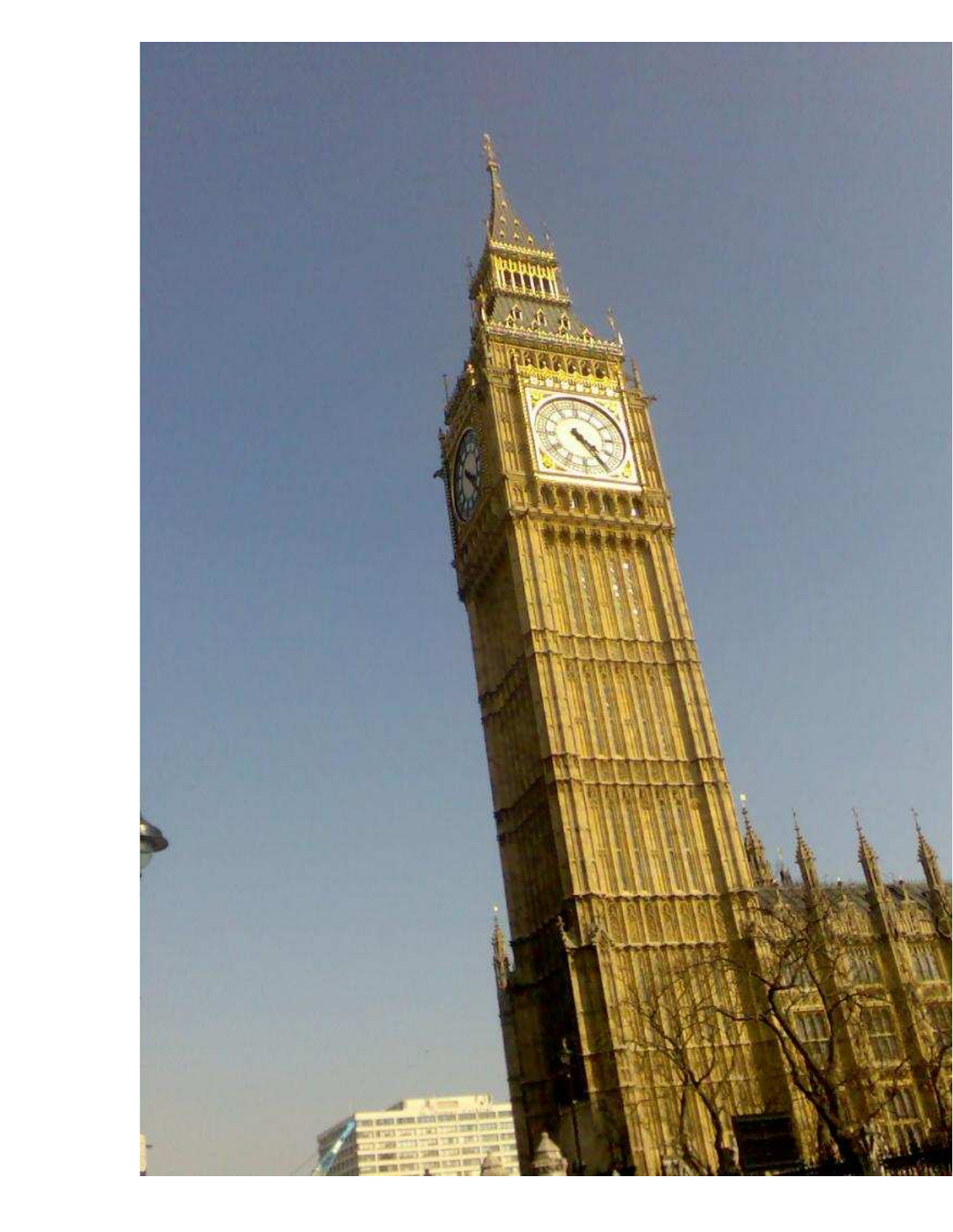

During the summer, the Changing of the Guard takes place at the front of the Palace and is a popular event for visitors to the capital from 1st April to Early July and on alternate days at other times.

Since 1660, Household Troops have guarded the Sovereign and the Royal Palaces. The Queen's Guard usually consists of Foot Guards in full-dress uniform of red tunics and bearskins.

The Changing of the Guard takes place in the forecourt of Buckingham Palace at 11.30 every day in summer, every other day in winter, and lasts about 45 minutes. The New Guard marches to the Palace from Wellington Barracks with a Guards band, the Old Guard hands over in a ceremony during which the sentries are changed and then returns to barracks. The New Guard then marches to St James's Palace leaving the detachment at Buckingham Palace.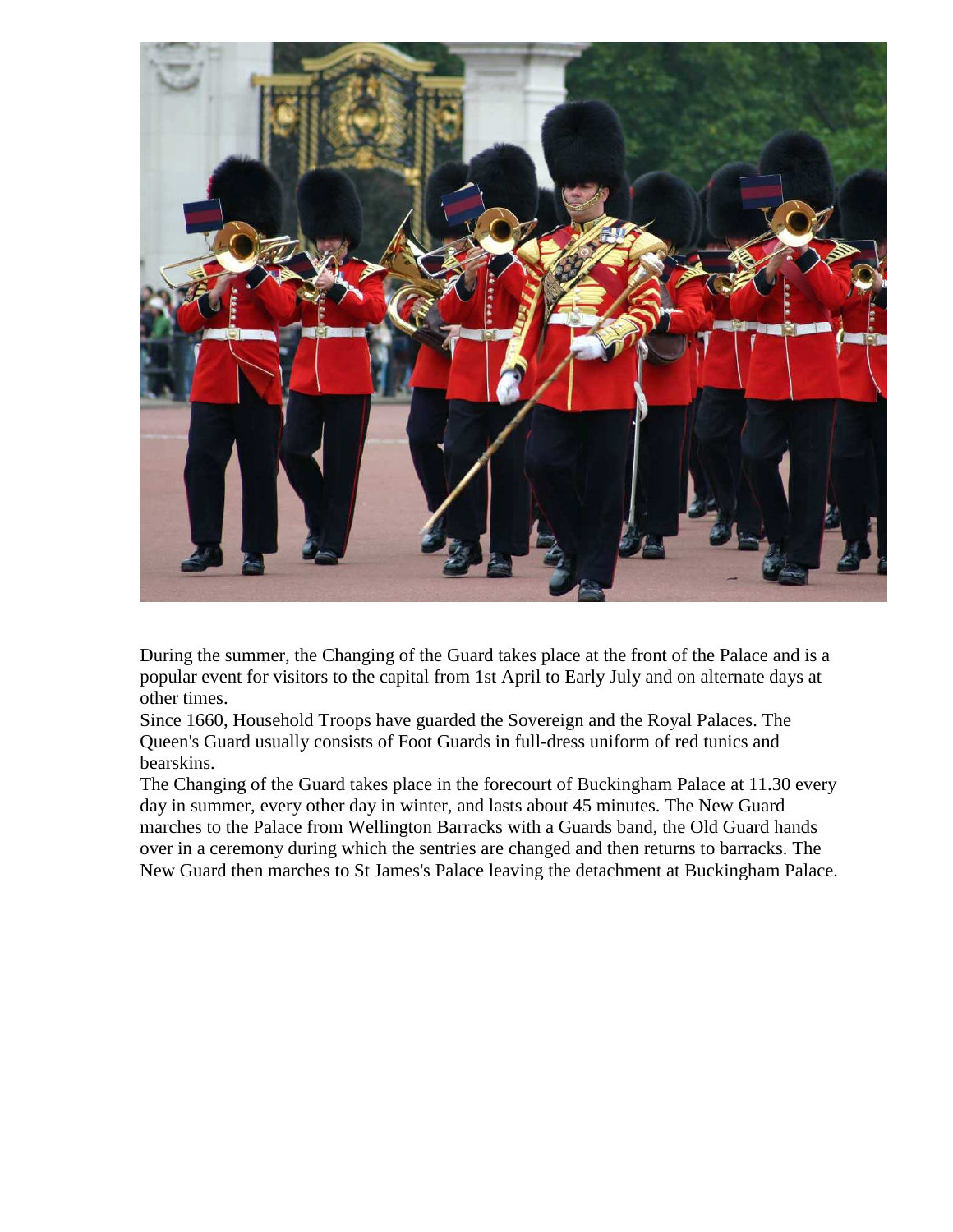

On this photo we can see One of the most famous arhitectural creation in United Kingdom. The london's Tower Bridge was build in 1894 year other the Thames river. Here we also see the cars that across this Bridge every day, and a beautyfull statue on the first plan. Worth a visit on Tower Bridge is the Tower Bridge Exhibition Centre. From the exhibition centre you enjoy high-level Walkways, learn about the history of Tower Bridge and tour the Victorian Engine Rooms.

Tower Bridge opens at the centre to allow larger ships to pass down the River Thames and is known as a "bascule bridge". The power to lift bridge was originally supplied by steam engines but the power is now supplied by oil and. The original pumping engines, accumulators and boilers are on show as part of the Tower Bridge Exhibition. In 1977 Tower Bridge was painted red, white and blue to celebrate the Queen's Silver Jubilee. The Bridge is actually in two different postcodes, the North end being in E1 and the South end being in SE1.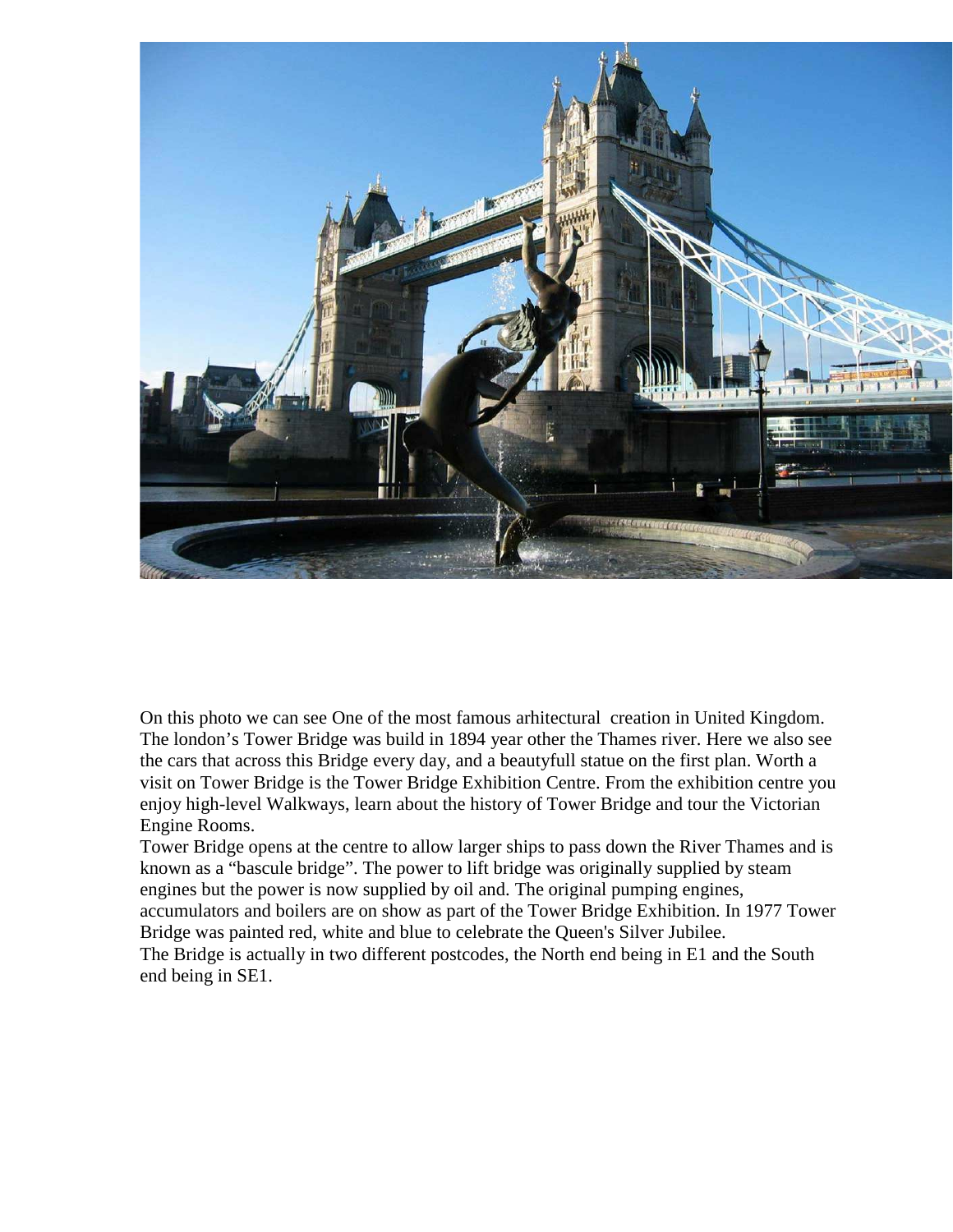

Buckingham Palace has been the official residence of seven generations of British monarchs from 1837 to the present reigning House of Windsor and is today The Queen's official residence .

When the Queen is in residence the Royal Standard can be seen flying above the palace.

It has become the symbol of the Royal Family.

But this Palace is more than a home for the Royals.

It is the official administrative headquarters of the monarchy and contains the offices of their staff.

It is the place where all Royal ceremonies and official banquets are held.

The palace contains 19 state rooms, 52 royal and guest bedrooms, 188 staff bedrooms, 92 offices, and 78 bathrooms.

Although in use for the many official events and receptions held by The Queen, 19 rooms of the Palace are opened to visitors during the Annual Summer Opening in August and September to help raise funds to repair fire-damaged Windsor Castle